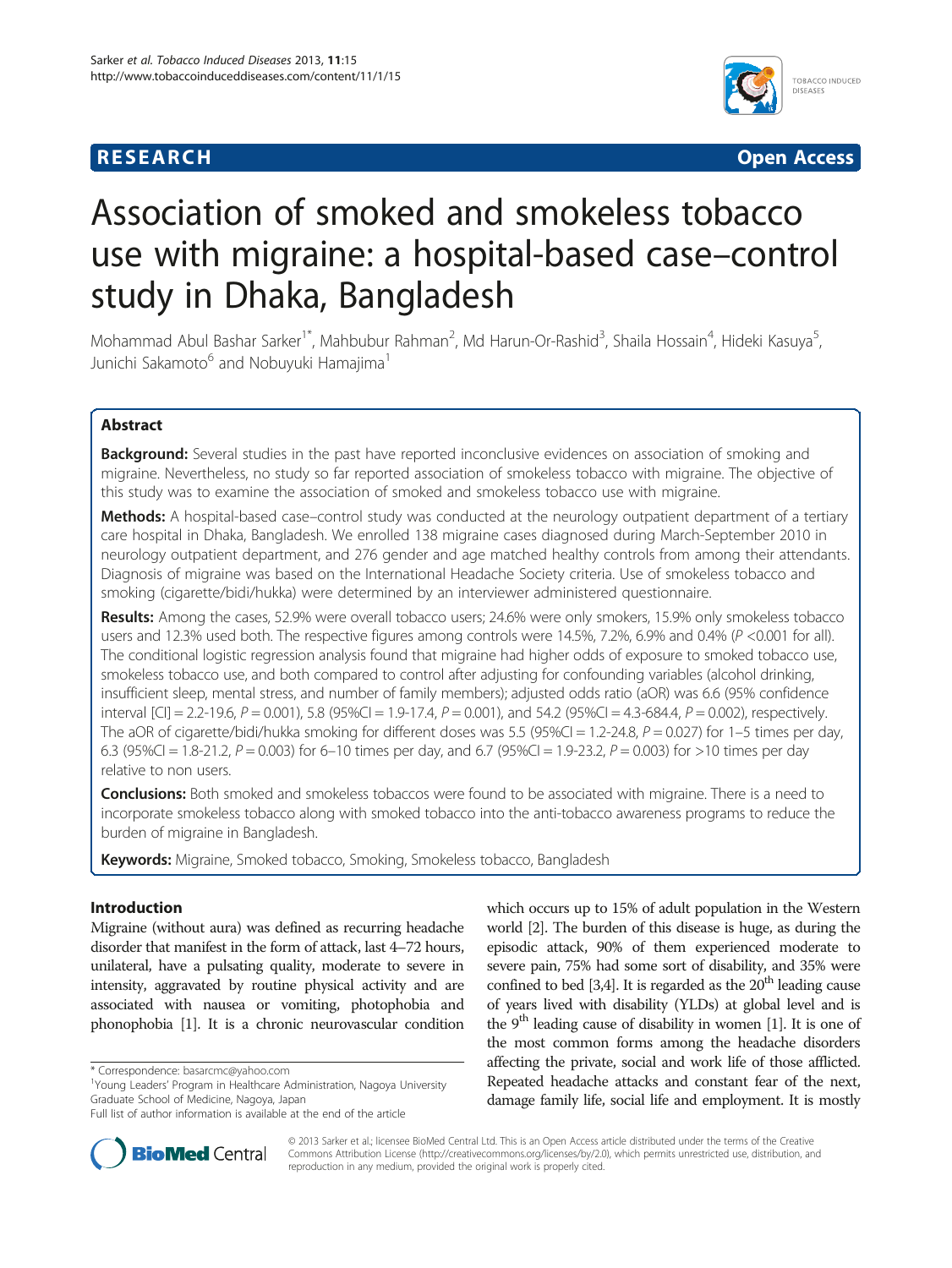affects people of working age, but does trouble children as well. There is a dearth in population-based studies with regard to the burden of migraine in Bangladesh. One study reported that migraine is responsible for 26% of all headaches in Bangladesh [[5](#page-4-0)].

Stress, smoking, pattern of sleep, weather change, missing a meal, bright light, certain food and alcohol consumption have been reported as major triggers of migraine [[6](#page-4-0)-[8](#page-4-0)]. Several studies demonstrated the relationship between smoking and migraine with inconsistent results [\[2,7-](#page-4-0)[15](#page-5-0)]. However, it has not been examined if smokeless tobacco, which is highly prevalent in South Asian countries [\[16\]](#page-5-0), is associated with migraine or not. In this region, smoked tobacco includes cigarettes, bidi (hand-rolled cigarette), hukka (water pipe for consuming smoked tobacco), while smokeless tobacco includes dried tobacco (dried tobacco leaf with betel leaf), zarda (mixture of dried tobacco leaf, spices and vegetable dyes), and gul (tobacco powder). The use of smoked tobacco in Bangladesh is much higher in males (44.7%) than females (1.5%); however, smokeless tobacco use is almost similar in both males (26.4%) and females (27.9%) [\[17,18\]](#page-5-0).

The purpose of this study was to examine the relationship of both smoking and smokeless tobacco with migraine using a hospital-based case–control study design in Dhaka, Bangladesh.

# Methods

# Cases

Cases were 138 clinically confirmed migraine patients attended the neurology outpatient department (OPD) of Bangabandhu Sheikh Mujib Medical University (BSMMU) - a tertiary care hospital in Dhaka. Bangladesh for follow-up visits between March and September 2010. Inclusion criteria were: (1) migraine without aura diagnosed according to the criteria of the International Headache Society (IHS) [\[19](#page-5-0)], and (2) not suffering from known case of psychiatric illness, hypertension, hypothyroidism, or irregular menstruation. Pregnant women were not included in the study.

# Controls

Controls were 276 attendants of the cases. Two controls were matched to each case by gender and age  $(\pm 5 \text{ years})$ . Inclusion criteria were: (1) family relative of the patient, (2) person without any history of migraine, (3) not suffering from psychiatric illness, hypertension, hypothyroidism, irregular menstruation, and (4) not pregnant.

# Data collection

Patients/attendants aged 12 years or above were included in the study. Data were collected using an interviewer-administered semi-structured questionnaire which was developed after intensive literature review

and consultation with experts. The questionnaire had three parts; socio-demographic characteristics, tobacco use, and other possible risk factors (insufficient sleep, alcohol use, and mental stress). It was piloted among 15 migraine patients and 15 controls and necessary amendments were made according to the responses and suggestions of the interviewers. The respondents those who consumed any form of tobacco (smoked or smokeless) almost regularly during at least for the last six months were considered as tobacco user. The respondents were asked whether they consumed any alcoholic drink in the last two weeks. Insufficient sleep was considered as sleeping less than eight hours per day [[11\]](#page-4-0). Mental stress was assessed based on the subjective judgment of the respondents. Before data collection, informed written consent was taken from the respondents. Objectives, procedure, risks, and benefits of participation in the study were included in the informed consent sheet. The participants were ensured that participation was voluntary and they were free to withdraw themselves at any time without any unwanted consequences. Moreover, confidentiality of collected data was maintained using a code for each respondent. Privacy of the participants was also maintained during data collection by interviewing into a separate room. A female health care provider was present during the interview of female respondents. The study was reviewed and approved by the Ethical Review Committee of National Institute of Preventive and Social Medicine (NIPSOM), Dhaka.

#### Statistical analyses

Statistical analyses were performed with the Statistical Package for the Social Science, version 18.0 (SPSS, Chicago, IL, USA). Student's t test for continuous variables and the chi square test for categorical variables were used in the assessment of differences between the two groups when appropriate. All the statistical tests were two-tailed and  $P$  values <0.05 were considered as statistically significant. Exposure variables and confounders were screened for inclusion in an initial multivariable conditional logistic regression model. Candidate variables with  $P$  values <0.05 were included in the multivariable logistic regression model. Separate logistic regression models were built based on the type of tobacco use (nonusers, smokeless tobacco users, smokers) and frequency of tobacco use (without smokeless tobacco users).

# Results

Comparative features of cases and controls are listed in Table [1.](#page-2-0) The ages of cases and controls were identical. Cases and controls were similar with regard to education, marital status, income, and occupational status, but the former group had larger family size. More cases were smokeless tobacco users and smokers compared to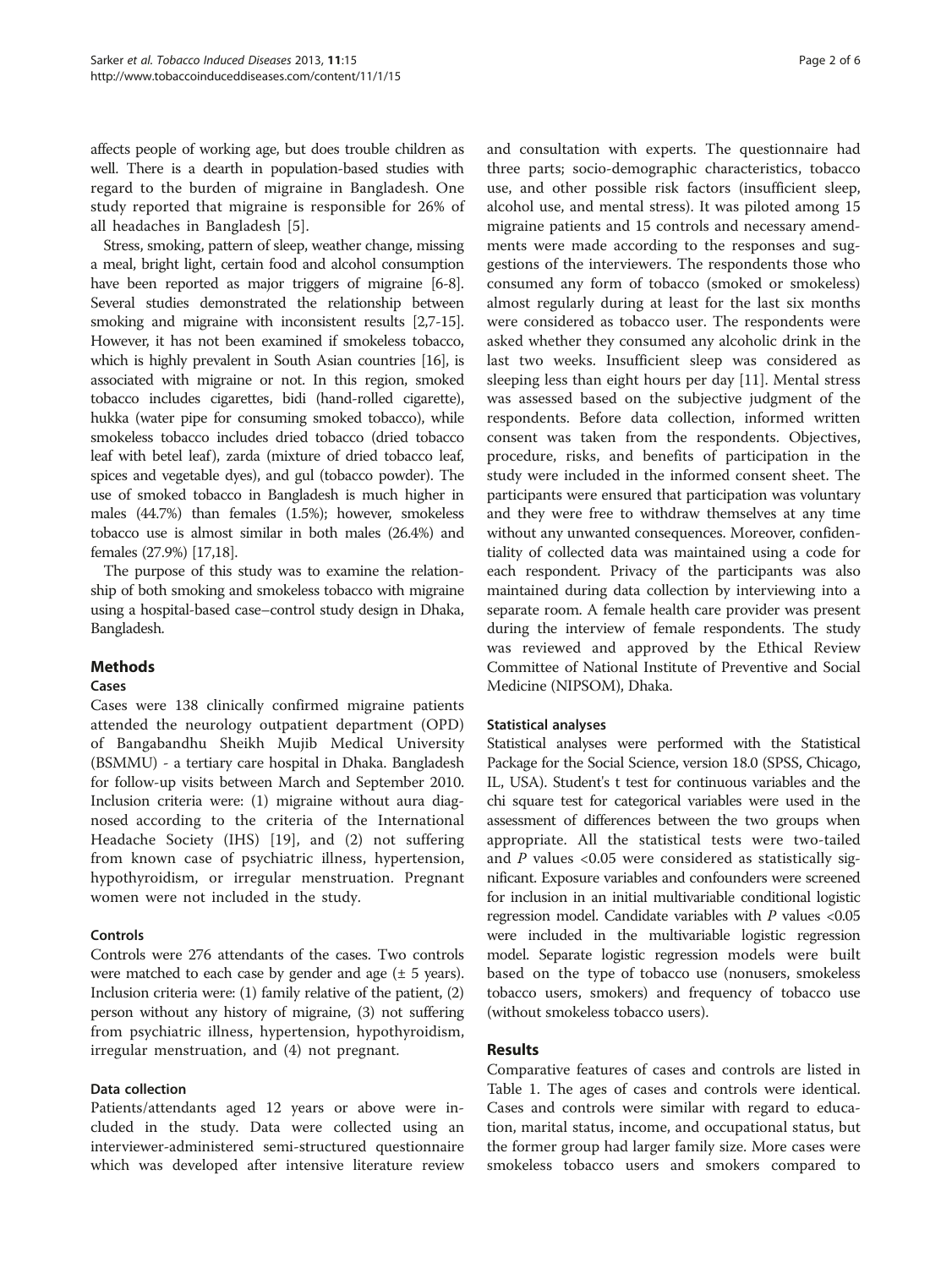#### <span id="page-2-0"></span>Table 1 Comparative features of cases and controls

|                                             | Cases            | Controls         | P value |
|---------------------------------------------|------------------|------------------|---------|
| Age, mean (±SD), yrs                        | 27.7 (8.9)       | 27.7 (8.9)       | 0.994   |
| Gender                                      |                  |                  | 1.000   |
| Male                                        | 46 (33.3)        | 92 (33.3)        |         |
| Female                                      | 92(66.7)         | 184 (66.7)       |         |
| <b>Marital status</b>                       |                  |                  | 0.943   |
| Married                                     | 84 (60.9)        | 167 (60.5)       |         |
| Unmarried                                   | 54 (39.1)        | 109 (39.5)       |         |
| Years of schooling, mean (±SD), yrs         | 10.7(4.9)        | 10.8(4.7)        | 0.882   |
| <b>Occupational status</b>                  |                  |                  | 0.459   |
| Unemployed                                  | 96 (69.6)        | 182 (65.9)       |         |
| Employed                                    | 42 (30.4)        | 94 (34.1)        |         |
| Number of family member, mean (±SD)         | 5.0(1.4)         | 4.3(1.2)         | < 0.001 |
| Monthly household income, mean (±SD) in BDT | 15275.3 (8382.0) | 14420.2 (7066.7) | 0.304   |
| Tobacco use                                 |                  |                  | < 0.001 |
| Non users                                   | 65 (47.1)        | 236 (85.5)       |         |
| Smoking only                                | 34 (24.6)        | 20(7.2)          |         |
| Smokeless tobacco only                      | 22 (15.9)        | 19 (6.9)         |         |
| Both smoking and smokeless                  | 17(12.3)         | 1(0.4)           |         |
| Smoked tobacco users                        |                  |                  | < 0.001 |
| Non user                                    | 87 (63.0)        | 255 (92.4)       |         |
| Cigarette                                   | 32 (23.2)        | 17(6.2)          |         |
| Bidi                                        | 14(10.1)         | 3(1.1)           |         |
| Hukka                                       | 5(3.6)           | 1(0.4)           |         |
| Smokeless tobacco users <sup>®</sup>        |                  |                  | < 0.001 |
| Non users                                   | 99 (71.7)        | 256 (92.8)       |         |
| Betel quid with tobacco leaf                | 37(26.8)         | 20(7.2)          |         |
| Zarda                                       | 35 (25.4)        | 16(5.8)          |         |
| Gul                                         | 6(4.3)           | 2(0.7)           |         |
| Number of cigarette/bidi/hukka per day      |                  |                  | < 0.001 |
| Non user                                    | 87 (63.0)        | 255 (92.4)       |         |
| $1 - 5$                                     | 8(5.8)           | 5(1.8)           |         |
| $6 - 10$                                    | 16(11.6)         | 7(2.5)           |         |
| >10                                         | 27 (19.6)        | 9(3.3)           |         |
| Alcohol use                                 | 19 (13.8)        | 4(1.4)           | < 0.001 |
| Insufficient sleep                          | 75 (54.3)        | 95 (34.4)        | < 0.001 |
| <b>Mental stress</b>                        | 93 (67.4)        | 89 (32.2)        | < 0.001 |

Data are mean (SD, standard deviation) or n (%).

Abbreviations: BDT, Bangladeshi Taka; 1 USD = 84 Taka.

\* Simultaneous consumption of >1 type of tobacco is common among smokeless tobacco users in Bangladesh.

controls. Among the cases, 52.8% were overall tobacco users, 24.6% were only smokers, 15.9% only smokeless tobacco users, and 12.3% used both. The respective figures among controls were 14.5%, 7.2%, 6.9%, and 0.4% (P <0.001 for all). Alcohol drinking, insufficient sleep and mental stress were more prevalent among cases compared to controls.

The conditional logistic regression analysis found that migraine had higher odds of exposure to smoked tobacco use, smokeless tobacco use, and both compared to control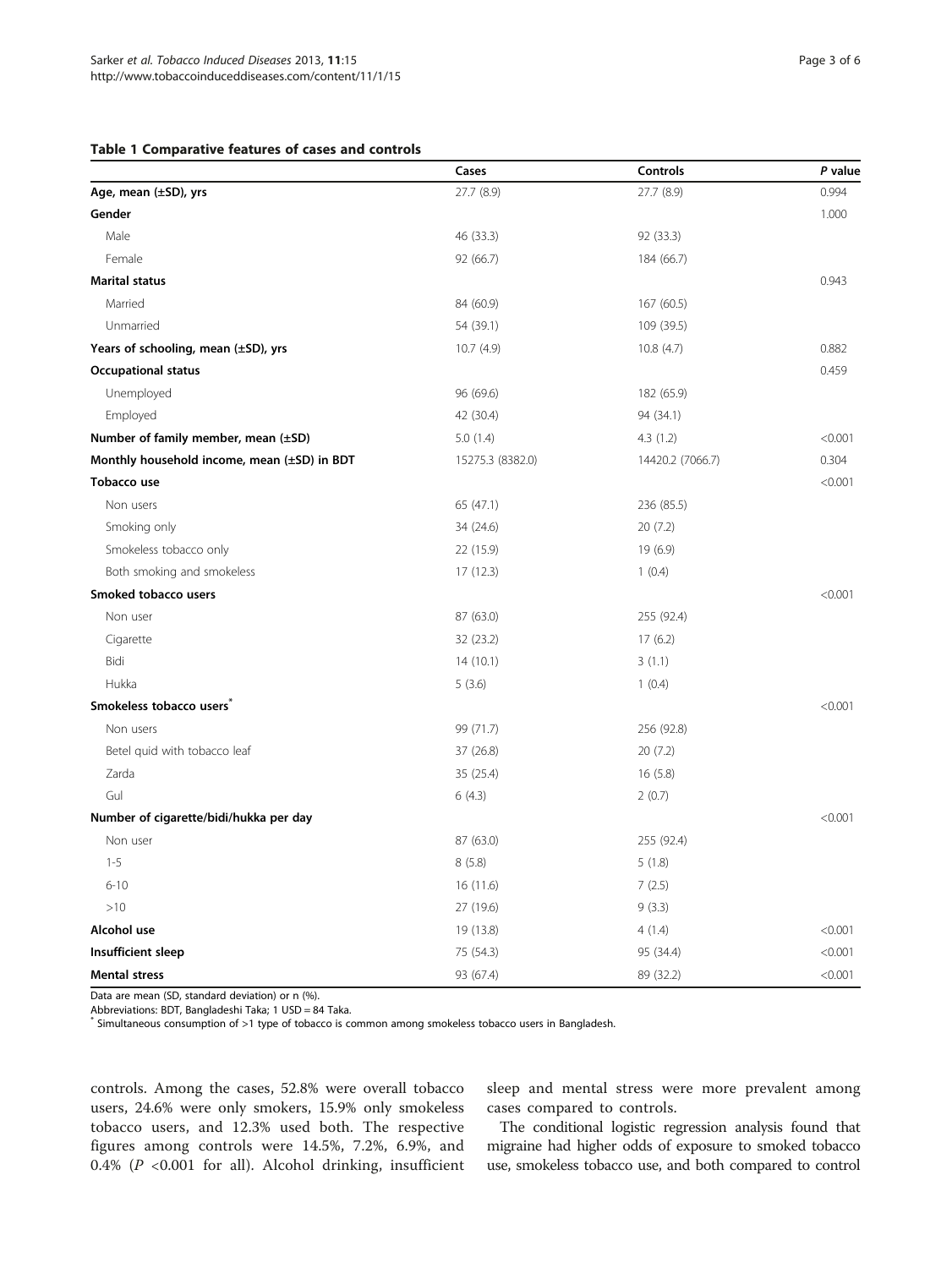|                                           |                     |         | Adjusted OR (95% CI) | P value |
|-------------------------------------------|---------------------|---------|----------------------|---------|
| Tobacco use                               | Crude OR (95% CI)   | P value |                      |         |
| Non users                                 |                     | Ref     |                      | Ref     |
| Smoked tobacco                            | 13.3 (5.5-32.4)     | < 0.001 | $6.6(2.2-19.6)$      | 0.001   |
| Smokeless tobacco                         | $8.4(3.3-21.3)$     | < 0.001 | $5.8(1.9-17.4)$      | 0.001   |
| Both Smoked tobacco and Smokeless tobacco | 133.9 (15.6-1146.0) | < 0.001 | 54.2 (4.3-684.4)     | 0.002   |

Table 2 Odds ratios for migraine by type of tobacco use

Abbreviations: OR, Odds ratio, adjusted for alcohol use, insufficient sleep, mental stress and number of family member; CI, Confidence interval.

after adjusting for confounding variables (alcohol drinking, insufficient sleep, mental stress, and number of family members); adjusted odds ratio (aOR) was 6.6 (95% confidence interval  $|CI| = 2.2 - 19.6$ ,  $P = 0.001$ ), 5.8 (95%)  $CI = 1.9 - 17.4$ ,  $P = 0.001$ ), and  $54.2$  (95% $CI = 4.3 - 684.4$ ,  $P = 0.002$ ), respectively as shown in Table 2. The aOR of cigarette/bidi/hukka smoking for different doses was  $5.5 \left(95\% \text{CI} = 1.2 - 24.8, P = 0.027\right)$  for  $1-5$  times per day,  $6.3 \left(95\% \text{CI} = 1.8-21.2, P = 0.003\right)$  for  $6-10$ times per day, and  $6.7$  (95%CI = 1.9-23.2,  $P = 0.003$ ) for >10 times per day relative to non users (Table 3).

#### **Discussion**

To our knowledge, this is the first study to examine the association between smokeless tobacco use and migraine headache. We observed that smokeless tobacco users also had comparable odds of developing migraine like that of smokers within the limits inherent in case–control studies. Our findings that odds of smokers for migraine are higher compared to controls have been already reported [[9,10,12](#page-4-0)[-15](#page-5-0)]. Our study adds smokeless tobacco use to the list of risk factors for migraine headaches. Together, these studies provide evidence that both smokeless tobacco users and smokers are more likely to develop migraine headache compared to their counterparts.

Review of the literature showed that the associations between smoking and migraine headaches are not consistent [[2,7](#page-4-0)[-15\]](#page-5-0). Our finding of strong association between migraine and smoking is in agreement with some studies [[2,9,10,12](#page-4-0)[-15\]](#page-5-0), although several studies did not find any association between them [\[7,8,11\]](#page-4-0). One large descriptive study also reported some sort of relationship between smoking and migraine [\[20](#page-5-0)]. Chen et al. [[20\]](#page-5-0), based on 508 migraine cases and 3192 controls, observed that there were more smokers in migraine group compared to non-migraine group. This variation between the findings

could be due to the difference in study design, sample size and study population. For example, Nazari et al. study [[7](#page-4-0)] conducted among women only where smoking is rarely practiced in female gender. Fernandez-de-las-penas et al.'s study [\[11\]](#page-4-0) did not follow the IHS classification for migraine diagnosis. Takeshima et al. study [[8](#page-4-0)], on the other hand, was based on secondary data which was not primarily designed to examine the association between smoking and migraine headache. Our findings showed that there were some sort of dose–response relationship between frequency of smoking and migraine. Odds ratio of migraine headache increased among smokers with the increase in frequency of smoking per day. This feature is consistent with the findings reported by Lopez-Mesonero et al. [\[6](#page-4-0)] and Tietjen et al. [\[14](#page-4-0)].

Smokeless tobacco use is widely prevalent in South Asian countries [\[21](#page-5-0)]. In Bangladesh, among females, 94.7% of current tobacco users used only smokeless tobacco [[17\]](#page-5-0). Like other South Asian countries, the traditional values do not widely permit women to smoke cigarettes. However, there is no such taboo against using smokeless tobacco [\[22](#page-5-0)]. Younger people hesitate to smoke in front of their elders; they never smoke in the presence of their parents and seniors. Smokeless tobacco is an exception. Chewing betel quid (betel leaf) with sliced betel nut and dried tobacco leaf is considered as a normal social behavior. Besides, these are considered as a symbol of hospitality in the rural areas. Even the poor would feel embarrassed if these were not offered to a guest [[23\]](#page-5-0). It is a social custom to serve guests by betel quid and dried tobacco product after meal in a family or social event. As smokeless tobacco contains several hazardous compounds like that of smoked tobacco, awareness against this harmful habit is must to prevent tobacco-related health conditions [\[24\]](#page-5-0). Campaigns against all kinds of tobacco use involving doctors, local health

Table 3 Odds ratios for migraine by frequency of smoked tobacco use

| Number of cigarette/bidi/hukka per day | Crude OR (95% CI) | P value | Adjusted OR (95% CI) | P value |
|----------------------------------------|-------------------|---------|----------------------|---------|
| Non user                               |                   | Ref     |                      | Ref     |
| 1-5                                    | $5.5(1.4-21.1)$   | 0.013   | $5.5(1.2-24.8)$      | 0.027   |
| $6 - 10$                               | 18.0 (6.4-50.8)   | < 0.001 | $6.3(1.8-21.2)$      | 0.003   |
| >10                                    | $8.1(2.9-22.7)$   | < 0.001 | $6.7(1.9-23.2)$      | 0.003   |

Abbreviations: OR, Odds ratio, adjusted for alcohol use, insufficient sleep, mental stress and number of family member; CI, Confidence interval.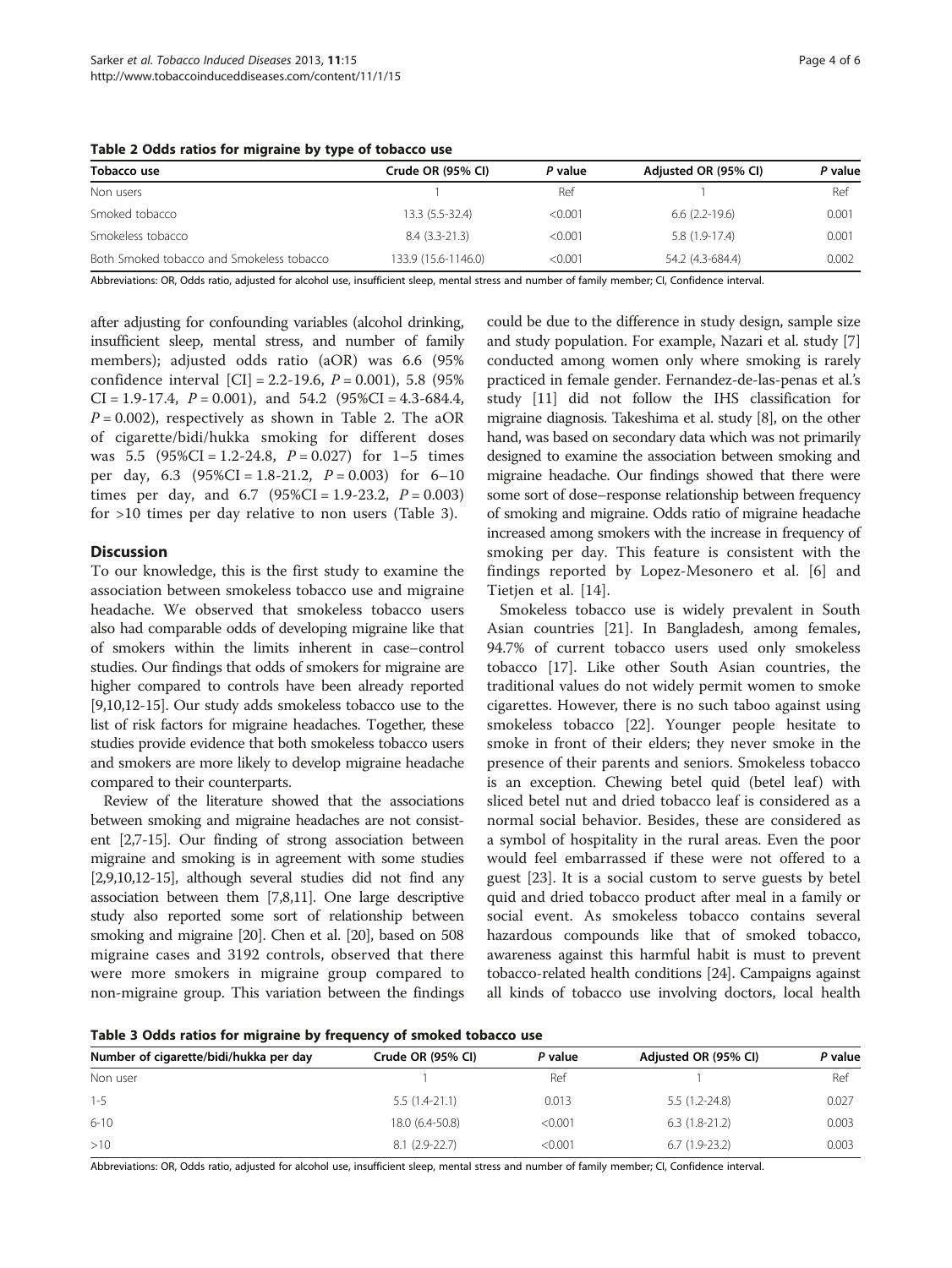<span id="page-4-0"></span>care workers, medicine shop keepers, barefoot doctors, and local community leaders could be more effective than other strategies. Health hazards warnings, along with nicotine and tar level, should be labeled on packets of dried tobacco leaf. Anti-tobacco campaigns by public agencies and mass media should also include smokeless tobacco in their agenda. Any efforts to reduce the use of smokeless tobacco will not only reduce migraine but also other chronic conditions [\[20\]](#page-5-0).

Our study has several strengths which include IHS defined migraine (without aura) diagnosis, and selection of cases and controls from the same population. Although, we were aware about the issue of careful selection of controls and we have chosen controls with no past and present history of migraine attack, possibility of significant effect measures could not be eliminated. This was the major limitation of our study. Others limitations include: 1) Since our study was a prevalent case–control study, the ORs did not exactly demonstrate the relative risk of migraine incidence, but the association with those who visited the hospital a various length of period after the first pain attack. The cases with repeated pain and longer history were likely to be sampled. 2) Our study is subject to recall bias due to its study design. 3) Our findings may have limited generalizability as our study was based on a tertiary hospital. 4) Despite multivariable adjustment technique, there could be additional potential confounders which we could not measure. 5) Unavailability of dose–response data regarding smokeless tobacco was an important shortcoming in our study. 6) We couldn't measure mental stress by using any standard scale. 7) Finally, this prevalent case–control study prevents our ability to establish causal relationships or pathways to migraine headache as we do not know whether outcome was preceded by exposure or not. Further larger scale cohort study is needed to establish the association between tobacco consumption, specially smokeless tobacco and migraine.

# Conclusions

This study indicated that both smoking and smokeless tobaccos were associated with migraine headache, although there were several limitations. As use of smokeless tobacco is widely prevalent in Bangladesh and has become a cultural norm especially in rural area, a multi-pronged approach involving community leaders, mass media, and anti-tobacco organizations is needed to formulate tobacco use cessation program along with smoked tobacco to reduce the burden of migraine in Bangladesh.

#### Competing interests

The authors declare that they have no competing interests.

#### Authors' contributions

MABS contributed in the study design, data collection, and initial draft of the manuscript. MR carried out the statistical analyses and thoroughly revised the initial draft. MHOR performed study design and statistical analyses and revised the manuscript. SH was especially involved in the migraine section and study design. HK performed risk factors related to migraine section and draft of the manuscript. JS did extensive review of the study design, statistical analyses and helped to finalize the manuscript. NH carried out final revision of the manuscript. All authors read and approved the final manuscript.

#### Acknowledgements

This study was supported in part by a non-profit organization ECRIN (Epidemiological and Clinical Research Information Network), Kyoto, Japan.

#### Author details

<sup>1</sup>Young Leaders' Program in Healthcare Administration, Nagoya University Graduate School of Medicine, Nagoya, Japan. <sup>2</sup> Center for Interdisciplinary Research in Women's Health, Department of Obstetrics and Gynecology, University of Texas Medical Branch, Galveston, USA.<sup>3</sup> Institute of Public Health (IPH), Mohakhali, Dhaka, Bangladesh. <sup>4</sup>Community Medicine Department, National Institute of Preventive and Social Medicine (NIPSOM), Mohakhali, Dhaka, Bangladesh. <sup>5</sup>Department of Surgery II, Nagoya University Graduate School of Medicine, Nagoya, Japan. <sup>6</sup>Tokai Central Hospital, Tokai, Japan.

#### Received: 14 March 2013 Accepted: 28 June 2013 Published: 5 July 2013

#### References

- Global burden of migraine in the Year 2000: Summary of methods and data sources. [[http://www.who.int/healthinfo/statistics/bod\\_migraine.pdf](http://www.who.int/healthinfo/statistics/bod_migraine.pdf)].
- 2. Rasmussen BK: Migraine and tension-type headache in a general population: precipitating factors, female hormones, sleep pattern and relation to lifestyle. Pain 1993, 53(1):65–72.
- 3. Lipton RB, Bigal ME, Diamond M, Freitag F, Reed ML, Stewart WF: Migraine prevalence, disease burden, and the need for preventive therapy. Neurol 2007, 68(5):343–349.
- 4. Lipton RB, Stewart WF, Diamond S, Diamond ML, Reed M: Prevalence and burden of migraine in the United States: data from the American Migraine Study II. Headache 2001, 41(7):646–657.
- 5. Hussain AM, Mohit MA, Ahad MA, Alim MA: A study on psychiatric co-morbidity among the patients with migraine. J Teach Assoc RMC 2008, 21(2):108–111.
- 6. Lopez-Mesonero L, Marquez S, Parra P, Gamez-Leyva G, Munoz P, Pascual J: Smoking as a precipitating factor for migraine: a survey in medical students. J Headache Pain 2009, 10(2):101–103.
- 7. Nazari F, Safavi M, Mahmudi M: Migraine and its relation with lifestyle in women. Pain Pract 2010, 10(3):228–234.
- 8. Takeshima T, Ishizaki K, Fukuhara Y, Ijiri T, Kusumi M, Wakutani Y, Mori M, Kawashima M, Kowa H, Adachi Y, Urakami K, Nakashima K: Population-based door-to-door survey of migraine in Japan: the Daisen study. Headache 2004, 44(1):8–19.
- 9. Aamodt AH, Stovner LJ, Hagen K, Brathen G, Zwart J: Headache prevalence related to smoking and alcohol use. The Head-HUNT Study. Eur J Neurol 2006, 13(11):1233–1238.
- 10. Baldrati A, Bini L, D'Alessandro R, Cortelli P, de Capoa D, De Carolis P, Sacquegna T: Analysis of outcome predictors of migraine towards chronicity. Cephalalgia 1985, 5(Suppl 2):195–199.
- 11. Fernandez-de-Las-Penas C, Hernandez-Barrera V, Carrasco-Garrido P, Alonso-Blanco C, Palacios-Cena D, Jimenez-Sanchez S, Jiménez-García R: Population-based study of migraine in Spanish adults: relation to socio-demographic factors, lifestyle and co-morbidity with other conditions. J Headache Pain 2010, 11(2):97–104.
- 12. Robberstad L, Dyb G, Hagen K, Stovner LJ, Holmen TL, Zwart JA: An unfavorable lifestyle and recurrent headaches among adolescents: the HUNT study. Neurol 2010, 75(8):712–717.
- 13. Saba SR, Mason RG: Some effects of nicotine on platelets. Thromb Res 1975, 7(5):819–824.
- 14. Tietjen GE, Brandes JL, Peterlin BL, Eloff A, Dafer RM, Stein MR, Drexler E, Martin VT, Hutchinson S, Aurora SK, Recober A, Herial NA, Utley C, White L,